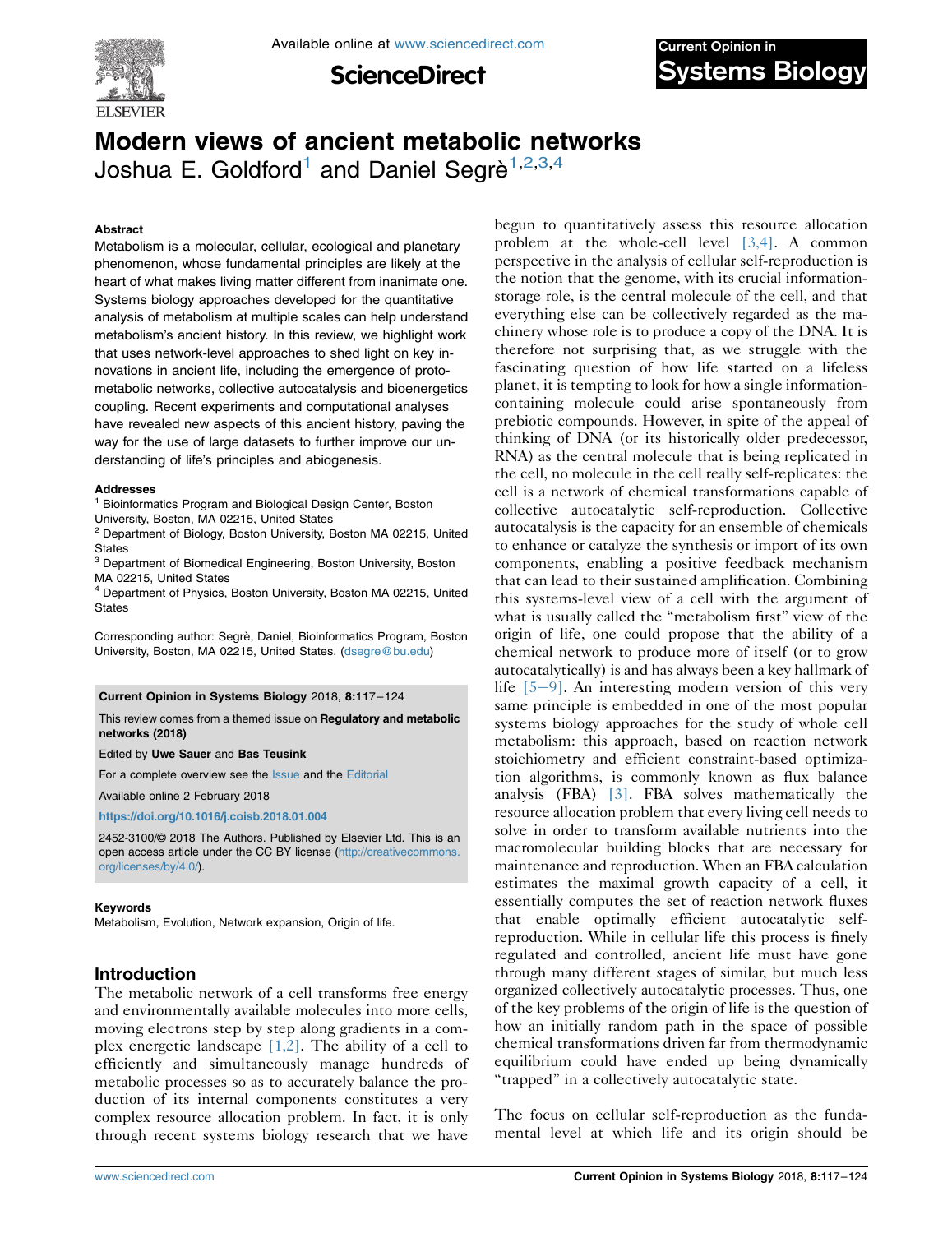understood is however too narrow. An exciting recent development in systems biology of metabolism is the rise of methods to extend FBA models from the genome scale to the ecosystem level  $[10-12]$  $[10-12]$ . In addition to solving the resource allocation problem of metabolism for individual organisms in a given environment, these approaches take into account the fact that metabolites can be exchanged across species, giving rise to metabolically-driven ecological networks [\[11\].](#page-5-0) These advances suggest that metabolism may be best understood as an ecosystem-level phenomenon (Figure 1b), where the collective biochemical capabilities of multiple co-existing organisms may reflect  $-$  better than any individual metabolic network  $-$  an optimal capacity of life to utilize resources present in a given environment [\[9,13\]](#page-5-0). The ecosystem-level nature of metabolism is another feature of present-day life whose roots likely date back to the early stages of life on our planet. For example, the chemical networks that gradually gave rise to reproducing protocells may have wandered for quite some time in a broader chemical space, effectively generating molecular ecosystems before the rise of spatially and chemically well-defined cellular structures.

At an even larger scale, metabolism can be viewed as operating not just at the level of individual cells or ecosystems, but as a planetary phenomenon, in which cellular processes collectively affect (and are affected by) the flow of molecules at geological scales (Figure 1c). The strong coupling between the metabolic processes of ecosystems and planetary-scale geochemistry [\[14,15\]](#page-5-0) suggest that biosphere-level metabolism should be viewed as one of the natural scales for the study of life's history. A paramount challenge in the study of life's history is thus bridging the gap between material and energy fluxes at the biosphere scale, and detailed molecular mechanisms responsible for the

properties of life at the cellular and subcellular level [\[16\].](#page-5-0) Bridging this gap could greatly benefit from the use of integrative models similar to the ones used in systems biology research and data science. In this perspective, we will discuss some recent system-level approaches that have provided new important insight into life's ancient history at multiple scales, highlighting that metabolism and its multiscale nature  $-$  from the single reaction to the biosphere  $-$  are taking a center stage role in this endeavor.

## Protometabolism before enzymes

A top-down reconstruction of ancient metabolic networks can be achieved based on the inferred history of gene families, using traditional phylogenomic techniques  $[17-20]$  $[17-20]$ . Leveraging information on the newly mapped genomic diversity of modern life [\[21\],](#page-5-0) Martin and colleagues recently proposed a comprehensive phylogenetic reconstruction of the metabolic capabilities of the last universal common ancestor (LUCA), suggesting that LUCA was an autotrophic, thermophilic, N2-fixing anaerobic prokaryote, living in hydrothermal vents and equipped with life's most complex molecular machines (e.g. ATP synthase) [\[22\]](#page-5-0). Although the details of LUCA's specific repertoire of metabolic enzymes are still subject of debate [\[23,24\]](#page-5-0), these results corroborate the notion that LUCA was very complex, highlighting a massive gap in knowledge with regard to the transition from prebiotic geochemical processes to the biochemical complexity of LUCA and its progeny.

A major challenge in the study of the origin of metabolic networks is to gain insight on the structure of metabolic networks before LUCA and before the rise of genetic coding ([Figure 2](#page-2-0)). At the core of this challenge is the question of whether and how metabolic reactions, which depend on genome-encoded enzymes in modern cells,





Metabolism at different scales. (a) Metabolic networks can be modeled at the organismal level, where environmentally-supplied resources, under an energy flow, are collectively transformed into biomass of the self-reproducing and evolving organisms. (b) At higher scales, metabolic networks can be viewed as an ecosystem-level phenomenon, where biochemical processes include metabolic exchange and competition between species. (c) Metabolism can be also considered a planetary scale phenomenon, whereby the free energy flow maintains global biogeochemical cycles.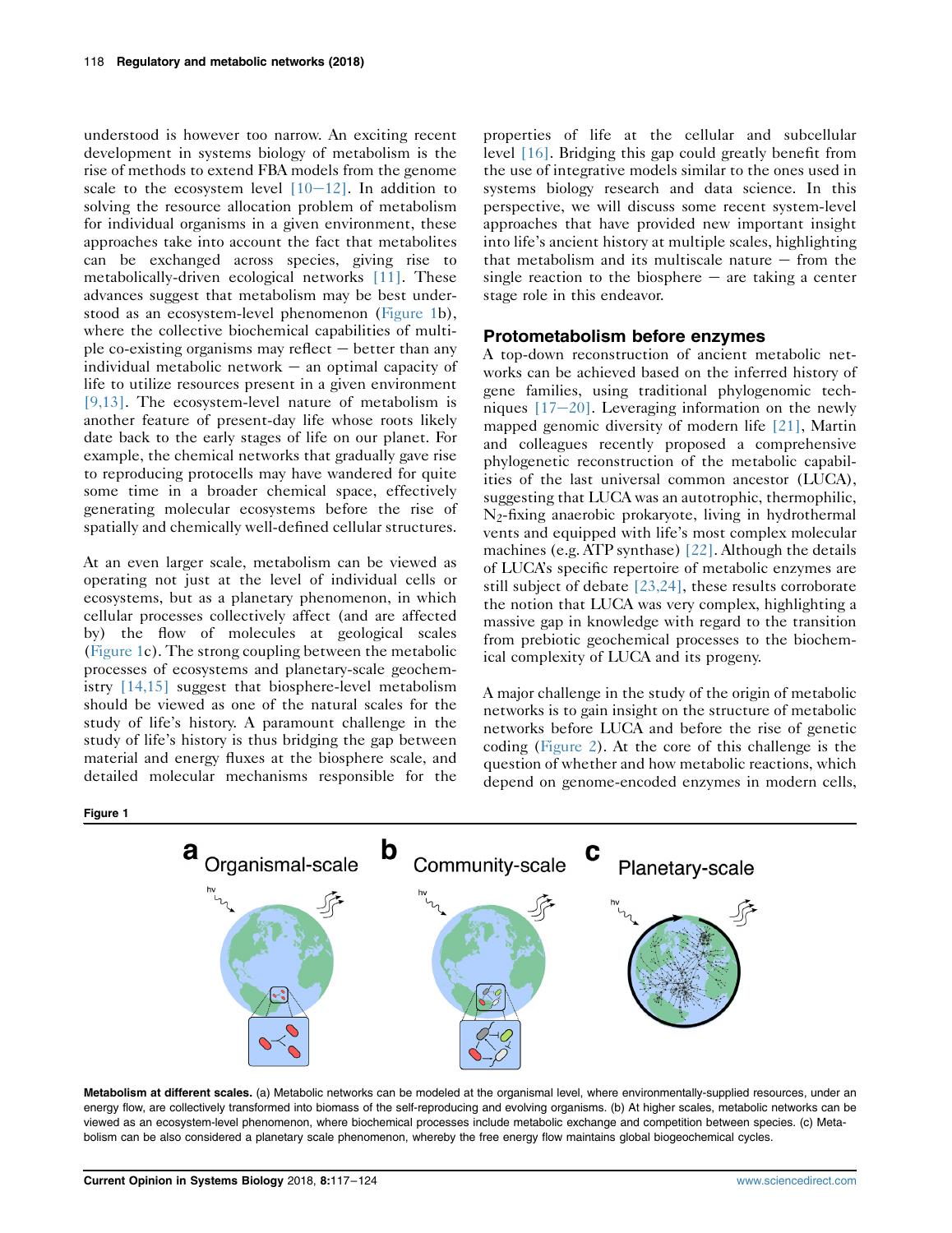<span id="page-2-0"></span>

Towards a model of ancient metabolism. (a) Models of protometabolism can be constructed using a wide range of data including geochemicallysupported data of environments and atmospheres in the early Archean Eon, knowledge of non-enzymatic chemical reactions, plausible driving forces keeping protometabolism out of equilibrium and a mechanism for sustained growth (e.g. network autocatalysis). (b) The structure of plausible networks can be investigated using the network expansion algorithm which models the integrative expansion of metabolic networks from a set of seed compounds and allowable chemical reactions.

could have been carried out without such enzymes, resulting in a classical origin of life "chicken-and-egg" problem. One possible way out of this conundrum is the possibility that some of these metabolic reactions were initially catalyzed by less sophisticated and less specific catalysts, such as small organic molecules, metal ions, minerals, short RNA polymers, prebiotic amino acids or peptides. These small molecules could have persisted throughout evolution, gradually becoming incorporated into protein enzymes as catalytic cores or cofactors [\[25,26\].](#page-6-0) Adding on to a large body of evidence on individual metabolic reactions being catalyzed by small molecules [\[27,28\],](#page-6-0) recent experimental work has demonstrated that several key pathways found in modern day metabolic networks can be catalyzed nonenzymatically  $[29-34]$  $[29-34]$  $[29-34]$ . For instance, Ralser and colleagues  $[29-32,35]$  $[29-32,35]$  $[29-32,35]$  have shown the feasibility of nonenzymatic networks that resemble modern day biochemical pathways, including the TCA cycle, glycolysis and gluconeogenesis. In addition, Moran and colleagues have demonstrated that metals can selectively catalyze and drive portions of non-enzymatic reductive TCA cycle (rTCA) [\[33\]](#page-6-0). These experimental results support the hypothesis that the catalytic cores of some modern enzymes may represent evolved variants of simple geochemically available prebiotic catalysts like transition metals, iron-sulfur clusters or organic cofactors [\[36\].](#page-6-0) Despite these important advances, the known instances of non-enzymatic catalysis are still the tip of the iceberg relative to the large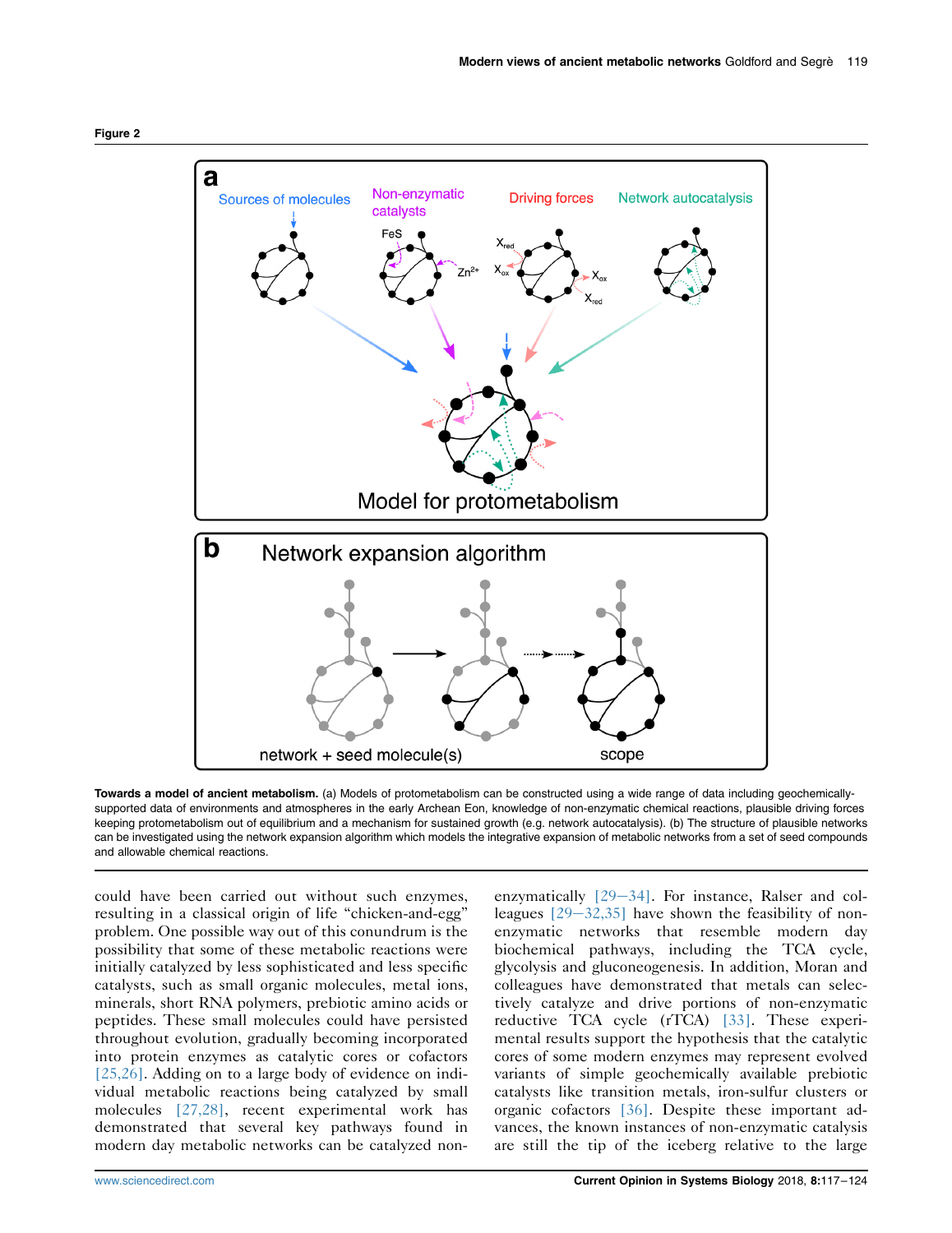number of possible catalyst-reaction pairs. Future highthroughput experiments could greatly expand the scope of possible prebiotic chemical networks and test the limits of non-enzymatic catalysis, shedding important light on the complexity of prebiotic chemistry obtainable before the availability of proteinaceous enzymes.

# From non-enzymatic catalysis to collective autocatalysis

The above examples illustrate the fact that chemical reactions, and whole pathways, typically viewed in biological context as feasible only in the presence of protein enzymes, could take place under much more primitive conditions, through the catalytic action of small molecules, minerals or even non-covalent supramolecular assemblies [\[37\].](#page-6-0) As mentioned above, however, a major leap in the history of life must have involved the rise of a collectively autocatalytic chemical system. The feasibility of pre-enzymatic chemistry suggests a possible path for the rise of such collective autocatalysis: if the molecules produced by these reactions are themselves good catalysts, or if these reactions contribute to solubilize inorganic catalysts from rocks, there is a chance that a subset of reactions and molecules will effectively display a dynamic behavior that is equivalent to that of a single autocatalytic, exponentially growing entity  $[5-8]$  $[5-8]$ .

Insight into how these autocatalytic sets may have operated has come from both theoretical and experimental work. Recent theoretical work has uncovered generic constraints of autocatalytic networks [\[38\]](#page-6-0), and offered plausible biophysical mechanisms leading to sustained autocatalysis of biopolymer ensembles [\[39,40\].](#page-6-0) Experimentally, Whitesides and colleagues have constructed an autocatalytic chemical network based on simple, biologically relevant organic compounds [\[41\].](#page-6-0) In particular, by using a continuous flow of nutrients into and out of their reaction vessel, they showed that simple mixtures of thiols and thioesters could display a wide range of dynamical properties, such as bistability, oscillations and autocatalysis. Notably, this work demonstrated that dynamical properties observed in biological networks can emerge from simple mixtures of prebiotically plausible chemicals held out of equilibrium. As described recently by Vetsigian and Baum, the time is ripe for experimental explorations of how collectively autocatalytic cycles could spontaneously arise from mixtures of small molecules and mineral surfaces [\[42\]](#page-6-0).

# Navigating possible paths from primordial to present-day networks

Studies in evolutionary biology suggest that biological systems evolve by partially building on prior innovations. If this principle extends back to the origin of metabolic networks, then it is reasonable to hypothesize that early proto-metabolic networks were based on previously

accessible chemistry. Such logic leads to the conjecture that the structure of metabolic networks encodes the evolutionary history of metabolism, and that the chemistry of core metabolism is similar to the initial abiotic chemical networks that lead to life's emergence [\[43,44\].](#page-6-0) This conjecture is supported, as discussed above, by experimental work demonstrating that a significant portion of core metabolism is accessible without the use of proteinaceous enzymes. While these concepts have been heavily utilized in origin of life research, recent efforts have transformed this conceptual paradigm into an algorithmic and quantitative framework using metabolic network modeling [\[19,45\].](#page-5-0) A modeling approach recently used to explore the plausible evolutionary history of very early stages of biochemistry is the network expansion algorithm [\(Figure 2b](#page-2-0)), which iteratively simulates the growth of new metabolites and reactions starting from an initial seed set  $[46-48]$  $[46-48]$ . We used the network expansion algorithm to construct a model for ancient prebiotic metabolism, specifically addressing the question of whether any portion of current biochemistry could have possibly emerged in the absence of phosphate (and thus prior to transcription/ translation) [\[45\].](#page-6-0) Models of prebiotic networks were constructed starting from minimal sets of compounds thought to have been readily available on early Earth. Notably, even if these initial compounds did not include any phosphate-containing molecule, a surprisingly large expanded network could ensue, covering several pathways that are part of central metabolism today, and of previously proposed models of biogenesis [\[44\]](#page-6-0). This finding is consistent with the possibility that thioesters, sulfur-based energy rich chemical moieties, could have predated phosphates as energy carriers in the cell, providing the required thermodynamic driving force. Interestingly, recent work has experimentally demonstrated the possibility that a thioester-based chemistry could fuel autocatalytic networks [\[41\].](#page-6-0) Future approaches could extend the use of network expansion models by incorporating additional constraints on metabolic network growth, such as the removal of likely toxic intermediates. Although further experimental and theoretical work is required to fully address the scope, implications, and fundamental limitations of an early phosphate-free biosphere, the use of the network expansion algorithm to explore plausible routes of abiogenesis represents an interesting research direction.

Although the majority of chemical reactions important in early living systems may still be encoded in modern day living systems, there is also a possibility that key reactions and compounds initially critical for living systems were lost throughout the course of evolution. Even more broadly, it is plausible that a much bigger space of chemically possible reactions could have given rise to an organized metabolism [\[49,50\]](#page-6-0). As shown in recent elegant experimental work, molecules important for life as we know it may in principle be producible through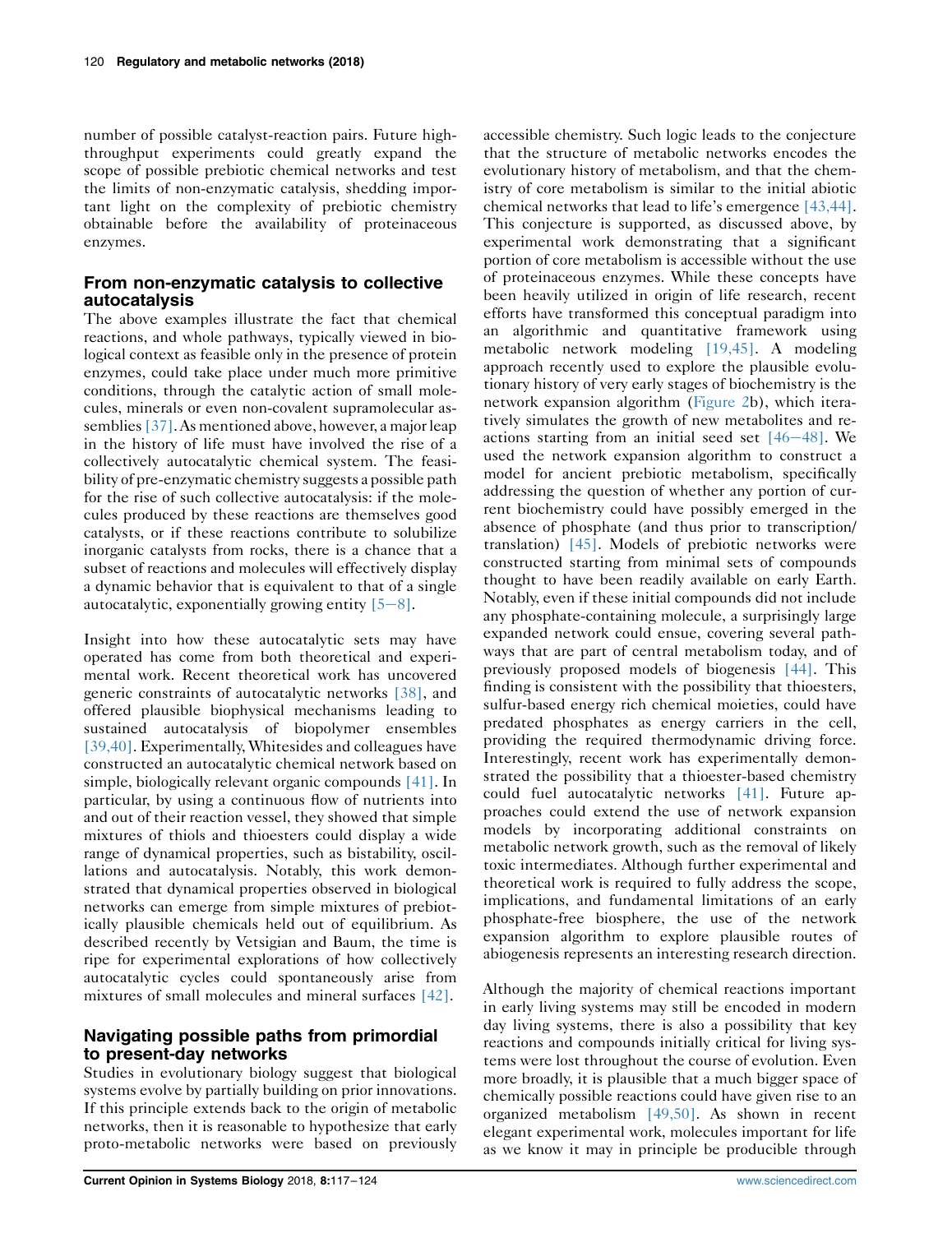reactions and pathways that are not part of current biochemistry [\[51,52\]](#page-6-0). On the theoretical side, recent advances in computational chemistry [\[53\]](#page-6-0) have enabled the construction of chemical network models beyond the scope of modern living systems, paving the way for future broader analyses of possible transient chemistries along the history of life, and of putative alternative outcomes that could have materialized but did not [\[49\].](#page-6-0)

Beyond these realistic chemical spaces, biochemical organization has been studied extensively using simplified toy models based on artificial chemical rules, such as the so called "string chemistries" [\[54\]](#page-6-0). Similar approaches were the foundation of some of the early work on collectively autocatalytic networks [\[8,55\].](#page-5-0) More recently, a very simple string chemistry, simulated and analyzed using systems biology approaches (including FBA [\[3\]\)](#page-5-0) yielded a family of optimally efficient pathways, some of which resemble functionally and topo-logically the rTCA cycle network [\[56\]](#page-6-0). An artificial chemistry which incorporated catalytic polymers with a toy folding process was recently shown to be helpful towards explaining the emergence of polymer-based structures within a compositional inheritance world [\[39\].](#page-6-0) In addition to serving as a basis to explore possible scenarios for the emergence of metabolism, abstract chemistry models can be very helpful in the exploration of statistical physics-based models of non-equilibrium chemical systems [\[57\]](#page-6-0).

## Overcoming energy barriers, then and now

Whether realistic or abstract, ancient or modern, any metabolism can operate only if kept far from thermodynamic equilibrium by an external free energy source. Thus, to achieve a working theory for the origin of metabolism, one should identify not only sources of materials, but also sources of free energy consistent with geochemical data. Effectively, even if early life may have extensively used abiotic organic material heterotrophically, this question largely hinges on our understanding of what free energy source could have fueled the production of electron donors capable of reducing abundant gases like  $CO<sub>2</sub>$  and  $N<sub>2</sub>$  into the reduced forms readily used by biological systems. Two potential sources include chemical energy from hydrothermal vents, and photochemical energy from solar (especially UV) radiation [\[58\].](#page-6-0) The former scenario is consistent with recent phylogenomic studies [\[22\],](#page-5-0) where chemical energy in the form of molecular hydrogen is used to fix carbon dioxide using a variant of the Wood-Ljungdahl pathway in LUCA. However, it is unclear whether this scenario would be compatible with thioesters as a key component for free energy transduction, given that these molecules have been recently shown to be highly unstable in simulated hydrothermal systems [\[59\].](#page-6-0) Interestingly, UV light can support the synthesis of organic molecules [\[60,61\]](#page-6-0) and iron-sulfur clusters [\[62\]](#page-7-0)

as well as drive the reductive steps in the rTCA cycle [\[63\]](#page-7-0). Future work exploring the potential roles of various energy sources to fuel non-enzymatic prebiotic networks will be important in determining plausible models for ancient metabolism.

Even if a source of free energy is available, a major open question in the evolution of bioenergetics is the rise of coupling between driving forces and driven reactions. Through this coupling, currently enabled by large proteins, reactions that dissipate free energy (e.g. thioester or phosphodiester bond breaking) drive reactions that require a free energy input. Such couplings have recently been proposed to universally operate as a "Brownian ratchet", in which enzyme complexes rely on the stepwise, gated mechanism of highly coordinated multidomain enzymes [\[2\].](#page-5-0) Martin and colleagues proposed that electron bifurcation, the most recently discovered energy conserving process [\[64,65\],](#page-7-0) may have been the first mechanism through which ancient metabolic networks coupled free energy sources to drive endergonic reactions. Electron bifurcation is a mechanism that enables coupling between available, mid-potential electron donors (e.g.  $H_2$ ) and acceptors (e.g.  $CO_2$ ) to generate low-potential electron donors. This mechanism is for example capable of producing reduced ferrodoxin, an energy source common in diverse biochemical pathways like photosynthesis and methanogenesis [\[66\]](#page-7-0). In general, identifying the scope of non-enzymatic analogs for such free energy coupling processes remains an open challenge, and efforts to this end will undoubtedly shed light on the earliest phases of bioenergetic evolution.

## Towards data-driven origin of life research

As the above examples clearly illustrate, origin of life research is a multidisciplinary endeavor, requiring consideration of multiple, increasingly large datasets (chemical, geological, biological, physical) for both experimental and computational analyses [\[67\].](#page-7-0) Currently available databases that may be useful for the study of ancient life range from collections of genetic and phenotypic diversity of microbial species and com-munities [\[68\],](#page-7-0) to "knowledge-base" resources available for exploring metabolites, reactions and biochemical pathways [\[69\].](#page-7-0) As origin of life research may require data from broader categories of molecules and reactions beyond present-day biochemistry [\[51\],](#page-6-0) databases of known organic and inorganic chemicals [\[70\]](#page-7-0) and reactions [\[50\]](#page-6-0) will constitute important components of future attempts to reconstruct the first biochemical processes. Other categories of data relevant to the ancient history of metabolism are available in more specialized databases [\[71,72\]](#page-7-0). Future efforts could assemble other databases useful for the computational analysis of prebiotic chemistry, including a database of documented prebiotic chemistry experiments. Furthermore, and most importantly, a standardization of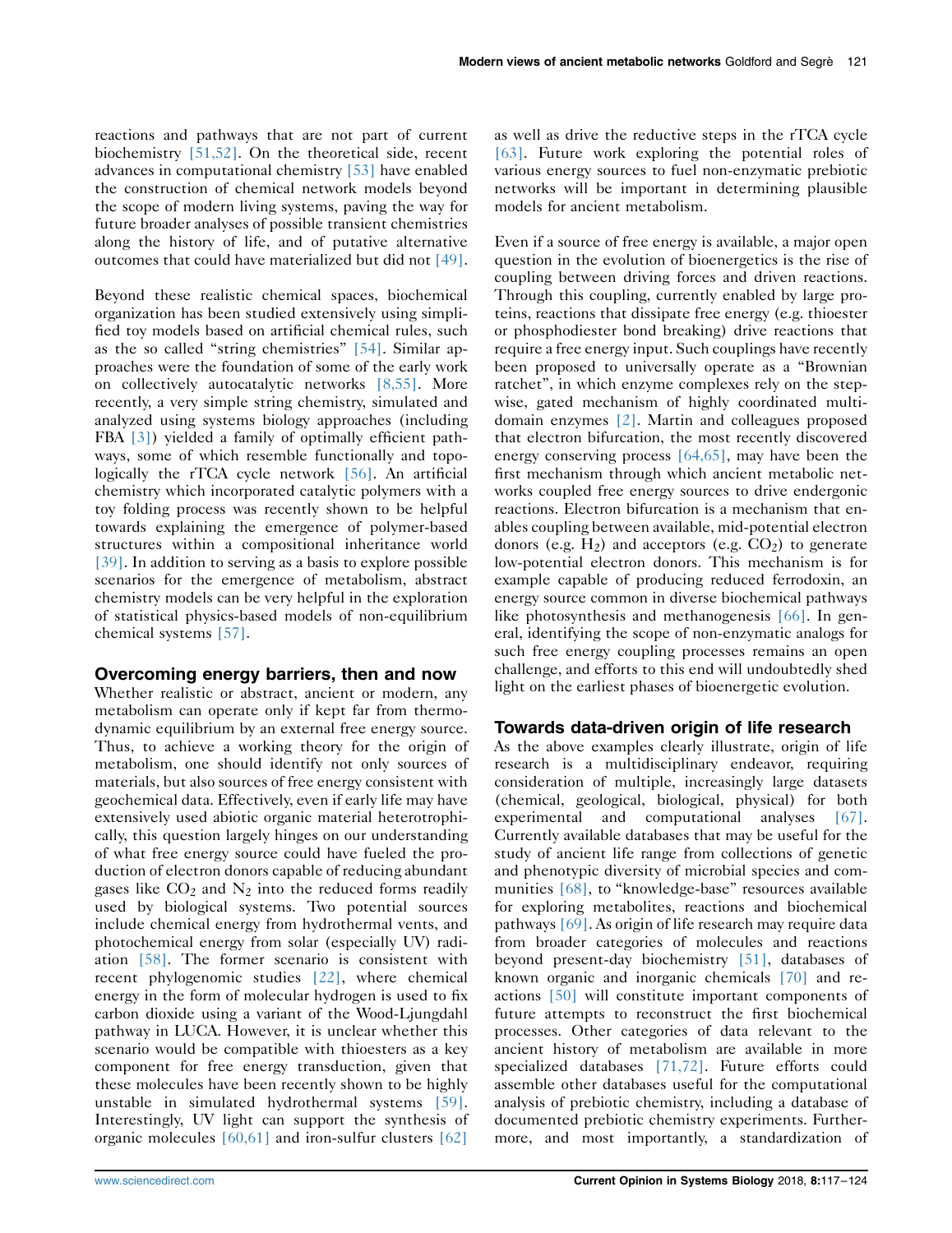<span id="page-5-0"></span>experimental and computational results would enable comparisons across different efforts, allowing researchers to build more systematically on previous work. Integrating data from various sources, ranging from prebiotic chemistry experiments to inferred early Earth geochemical data, could allow for the construction of large-scale models of ancient metabolic states at unprecedented levels of resolution.

Future work aimed at understanding early life will increasingly benefit from ongoing synthetic biology efforts towards the implementation of minimal living systems, and from quantitative approaches developed for systems biology of metabolism [\[73\]](#page-7-0). It would be highly beneficial for origin of life research to embrace theory and modeling as essential tools for transforming data and hypotheses into testable, nontrivial predictions, i.e. predictions whose outcome may not be known a priori, and whose validation or falsification may be clearly achievable, even if technologies may be years away from feasibility. Conversely, the study of early metabolism has a chance to provide new tools and ideas for how to move systems biology approaches beyond the current paradigms. For example, the exploration of putative early metabolic pathways not known in presentday organisms bears some similarities with the huge and challenging efforts of annotating metabolic enzyme functions in newly sequenced genomes and metagenomes [\[74\].](#page-7-0) Furthermore, biosphere-level analyses of ancient metabolism [\[45,48\]](#page-6-0) could inspire new approaches for studying the collective biochemistry of microbial ecosystems.

## Acknowledgements

We acknowledge support by the Directorates for Biological Sciences (BIO) and Geosciences (GEO) at the NSF and NASA under Agreements No. 80NSSC17K0295, 80NSSC17K0296 and 1724150 issued through the Astrobiology Program of the Science Mission Directorate.

#### References

Papers of particular interest, published within the period of review, have been highlighted as:

- of special interest
- \*\* of outstanding interest
- 1. [Falkowski PG, Fenchel T, Delong EF:](http://refhub.elsevier.com/S2452-3100(17)30219-6/sref1) The microbial engines that drive Earth'[s biogeochemical cycles](http://refhub.elsevier.com/S2452-3100(17)30219-6/sref1). Science 2008, 320: 1034–[1039.](http://refhub.elsevier.com/S2452-3100(17)30219-6/sref1)
- 2 \* \* . [Branscomb E, Biancalani T, Goldenfeld N, Russell M:](http://refhub.elsevier.com/S2452-3100(17)30219-6/sref2) Escape[ment mechanisms and the conversion of disequilibria; the](http://refhub.elsevier.com/S2452-3100(17)30219-6/sref2) [engines of creation](http://refhub.elsevier.com/S2452-3100(17)30219-6/sref2). Phys Rep 2017, 677:1–60.

Branscomb et al. provide critical insight on the attributes of all of life's molecular machines that harvest disequilibira, demonstrating that "brownian ratchet" mechanisms are widespread and critical for the fidelity of reactions that coupling endergonic reactions with dissipative exergonic reactions

- 3. Orth JD, Thiele I, Palsson BO: [What is flux balance analysis?](http://refhub.elsevier.com/S2452-3100(17)30219-6/sref3) [Nat Biotech](http://refhub.elsevier.com/S2452-3100(17)30219-6/sref3) 2010, 28:245–248.
- 4. [Basan M, Hui S, Okano H, Zhang Z, Shen Y, Williamson JR,](http://refhub.elsevier.com/S2452-3100(17)30219-6/sref4) Hwa T: [Overflow metabolism in Escherichia coli results from](http://refhub.elsevier.com/S2452-3100(17)30219-6/sref4) [efficient proteome allocation](http://refhub.elsevier.com/S2452-3100(17)30219-6/sref4). Nature 2015, 528:99–104.
- 5. Segré D, Ben-Eli D, Lancet D: [Compositional genomes: pre](http://refhub.elsevier.com/S2452-3100(17)30219-6/sref5)[biotic information transfer in mutually catalytic noncovalent](http://refhub.elsevier.com/S2452-3100(17)30219-6/sref5) assemblies. [Proc Natl Acad Sci](http://refhub.elsevier.com/S2452-3100(17)30219-6/sref5) 2000, 97:4112–4117.
- 6. Kauffman SA: [Autocatalytic sets of proteins](http://refhub.elsevier.com/S2452-3100(17)30219-6/sref6). J Theor Biol 1986,  $119:1 - 24$  $119:1 - 24$
- 7. Dyson FJ: [A model for the origin of life](http://refhub.elsevier.com/S2452-3100(17)30219-6/sref7). J Mol Evol 1982, 18: [344](http://refhub.elsevier.com/S2452-3100(17)30219-6/sref7)–350.
- 8. [Bagley R, Farmer J, Fontana W:](http://refhub.elsevier.com/S2452-3100(17)30219-6/sref8) Evolution of a metabolism. In Artificial life II[. Edited by Langton CG, Taylor C, Farmer JD,](http://refhub.elsevier.com/S2452-3100(17)30219-6/sref8) [Rasmussen S, Reading, MA: Addison](http://refhub.elsevier.com/S2452-3100(17)30219-6/sref8)–Wesley; 1991:141–158.
- 9. Smith E, Morowitz HJ: The origin and nature of life on Earth. 1st ed. Cambridge, United Kingdom: Cambridge University Press; 2016, <https://doi.org/10.1017/CBO9781316348772>.
- 10. Klitgord N, Segrè D: Environments that induce synthetic microbial ecosystems. PLoS Comput Biol 2010, [https://doi.org/](https://doi.org/10.1371/journal.pcbi.1001002) [10.1371/journal.pcbi.1001002.](https://doi.org/10.1371/journal.pcbi.1001002)
- 11. [Harcombe WR, Riehl WJ, Dukovski I, Granger BR, Lang AH,](http://refhub.elsevier.com/S2452-3100(17)30219-6/sref11) [Bonilla G, Kar A, Leiby N, Mehta P, Marx CJ, Segrè D:](http://refhub.elsevier.com/S2452-3100(17)30219-6/sref11) Metabolic [resource allocation in individual microbes determines](http://refhub.elsevier.com/S2452-3100(17)30219-6/sref11) [ecosystem interactions and spatial dynamics](http://refhub.elsevier.com/S2452-3100(17)30219-6/sref11). Cell Rep 2014, 7[:1104](http://refhub.elsevier.com/S2452-3100(17)30219-6/sref11)–1115.
- 12. [Freilich S, Zarecki R, Eilam O, Segal ES, Henry CS, Kupiec M,](http://refhub.elsevier.com/S2452-3100(17)30219-6/sref12) [Gophna U, Sharan R, Ruppin E:](http://refhub.elsevier.com/S2452-3100(17)30219-6/sref12) **Competitive and cooperative** [metabolic interactions in bacterial communities](http://refhub.elsevier.com/S2452-3100(17)30219-6/sref12). Nat Commun [2011,](http://refhub.elsevier.com/S2452-3100(17)30219-6/sref12) 2:589.
- 13. [Braakman R, Follows MJ, Chisholm SW:](http://refhub.elsevier.com/S2452-3100(17)30219-6/sref13) Metabolic evolution [and the self-organization of ecosystems](http://refhub.elsevier.com/S2452-3100(17)30219-6/sref13). Proc Natl Acad Sci 2017, 114[:E3091](http://refhub.elsevier.com/S2452-3100(17)30219-6/sref13)–E3100.
- 14. [Jelen BI, Giovannelli D, Falkowski PG:](http://refhub.elsevier.com/S2452-3100(17)30219-6/sref14) The role of microbial [electron transfer in the coevolution of the biosphere and](http://refhub.elsevier.com/S2452-3100(17)30219-6/sref14) geosphere. [Annu Rev Microbiol](http://refhub.elsevier.com/S2452-3100(17)30219-6/sref14) 2016, 70. annurev-micro-[102215](http://refhub.elsevier.com/S2452-3100(17)30219-6/sref14)–095521.
- 15 . [Moore EK, Jelen BI, Giovannelli D, Raanan H, Falkowski PG:](http://refhub.elsevier.com/S2452-3100(17)30219-6/sref15) \* [Metal availability and the expanding network of microbial](http://refhub.elsevier.com/S2452-3100(17)30219-6/sref15) [metabolisms in the Archaean eon](http://refhub.elsevier.com/S2452-3100(17)30219-6/sref15). Nat Geosci 2017, 10: 629–[636.](http://refhub.elsevier.com/S2452-3100(17)30219-6/sref15)

Moore et al. integrate geochemical data and enzymatic information across the tree of life to demonstrate the strong coupling between the availability of metal ions in the Archean ocean with the metal usage in modern enzymes, highlighting metabolic pathway innovations that reshaped the major biogeochemical electrical circuits on geological time scales.

- 16. Martin W, Russell MJ: [On the origin of biochemistry at an](http://refhub.elsevier.com/S2452-3100(17)30219-6/sref16) alkaline hydrothermal vent. [Philos Trans R Soc London B Biol](http://refhub.elsevier.com/S2452-3100(17)30219-6/sref16) Sci 2007, 362[:1887](http://refhub.elsevier.com/S2452-3100(17)30219-6/sref16)–1926.
- 17. Srinivasan V, Morowitz HJ: [The canonical network of autotro](http://refhub.elsevier.com/S2452-3100(17)30219-6/sref17)[phic intermediary metabolism: minimal metabolome of a](http://refhub.elsevier.com/S2452-3100(17)30219-6/sref17) [reductive chemoautotroph](http://refhub.elsevier.com/S2452-3100(17)30219-6/sref17). Biol Bull April 2009, 216:126–130.
- 18. Braakman R, Smith E: Metabolic evolution of a deepbranching hyperthermophilic chemoautotrophic bacterium. PLoS One 2014, <https://doi.org/10.1371/journal.pone.0087950>.
- 19. Braakman R, Smith E: The emergence and early evolution of biological carbon-fixation. PLoS Comput Biol 2012, [https://](https://doi.org/10.1371/journal.pcbi.1002455) [doi.org/10.1371/journal.pcbi.1002455.](https://doi.org/10.1371/journal.pcbi.1002455)
- 20. [Kacar B, Hanson-Smith V, Adam ZR, Boekelheide N:](http://refhub.elsevier.com/S2452-3100(17)30219-6/sref20) [Constraining the timing of the great oxidation event within](http://refhub.elsevier.com/S2452-3100(17)30219-6/sref20) [the rubisco phylogenetic tree](http://refhub.elsevier.com/S2452-3100(17)30219-6/sref20). Geobiology 2017, 15:628–640.
- 21. [Williams TA, Foster PG, Cox CJ, Embley TM:](http://refhub.elsevier.com/S2452-3100(17)30219-6/sref21) An archaeal origin [of eukaryotes supports only two primary domains of life](http://refhub.elsevier.com/S2452-3100(17)30219-6/sref21). [Nature](http://refhub.elsevier.com/S2452-3100(17)30219-6/sref21) 2013, 504:231–236.
- 22. [Weiss MC, Sousa FL, Mrnjavac N, Neukirchen S, Roettger M,](http://refhub.elsevier.com/S2452-3100(17)30219-6/sref22)<br>\*\* Nelson-sathi S, Martin WF: [The physiology and habitat of](http://refhub.elsevier.com/S2452-3100(17)30219-6/sref22) [the last universal common ancestor](http://refhub.elsevier.com/S2452-3100(17)30219-6/sref22). Nat Microbiol 2016, 1:  $1 - 8$

The authors use a phylogenomic approach to estimate the metabolic repertoire of LUCA, suggesting that LUCA contained at-least 355 protein families. This study suggests that LUCA was complex and highly evolved, including genes involved in carbon fixation (WL-pathway) and nitrogen fixation, and indicates that LUCA lived in thermophilic environments with sources of iron, sulfur and hydrogen gas, consistent with proposed ancient hydrothermal vent systems.

Gogarten JP, Deamer D: [Is LUCA a thermophilic progenote?](http://refhub.elsevier.com/S2452-3100(17)30219-6/sref23) [Nat Microbiol](http://refhub.elsevier.com/S2452-3100(17)30219-6/sref23) 2016, 1:16229.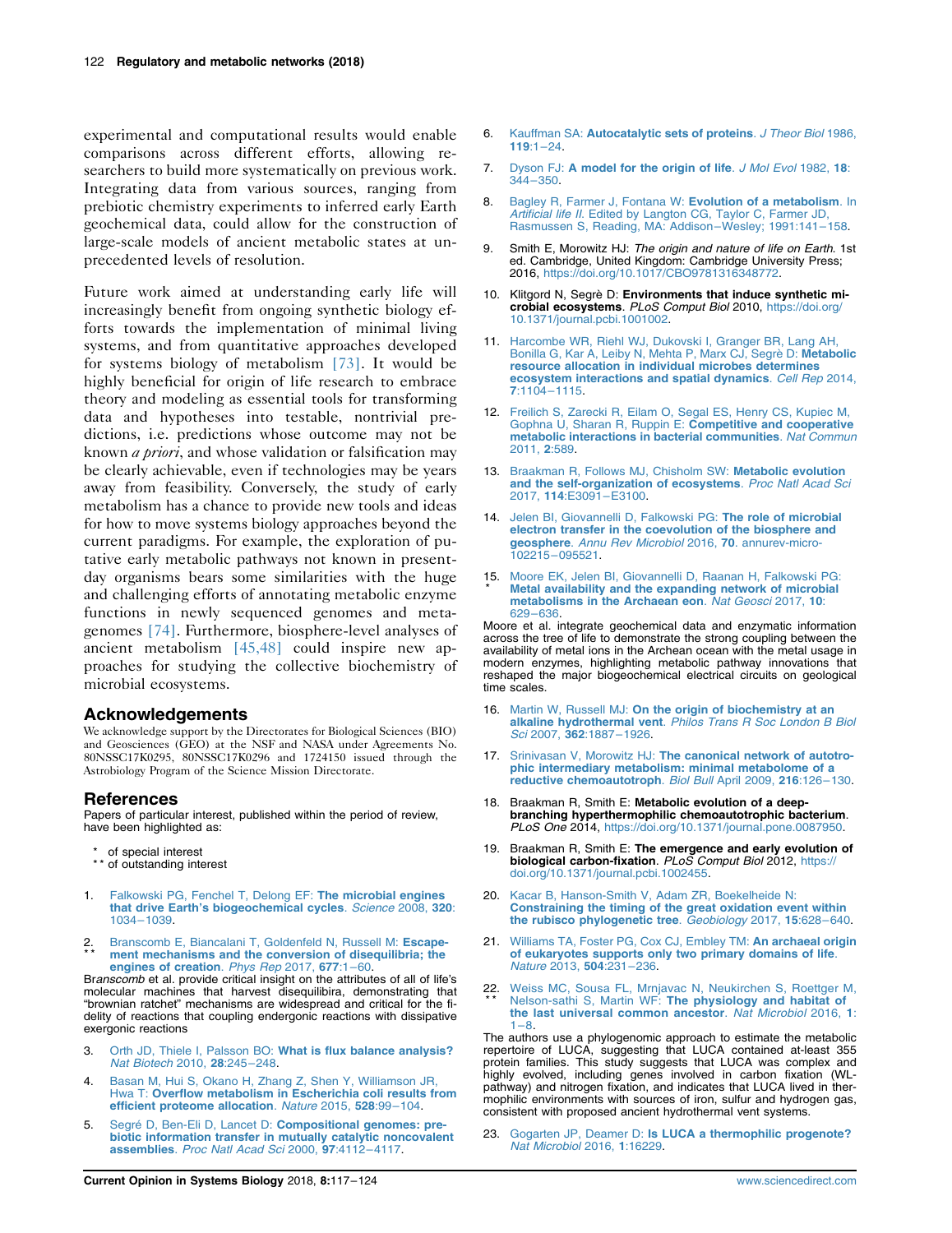- <span id="page-6-0"></span>24. Weiss MC, Neukirchen S, Roettger M, Mrnjavac N, Nelson-[Sathi S, Martin WF, Sousa FL:](http://refhub.elsevier.com/S2452-3100(17)30219-6/sref24) **Reply to "Is LUCA a thermo-**<br>**[philic progenote?](http://refhub.elsevier.com/S2452-3100(17)30219-6/sref24)"**. *Nat Microbiol* 2016, 1:16230.
- 25. Wachtershauser G: [Evolution of the first metabolic cycles](http://refhub.elsevier.com/S2452-3100(17)30219-6/sref25). [Proc Natl Acad Sci](http://refhub.elsevier.com/S2452-3100(17)30219-6/sref25) 1990, 87:200–204.
- 26. [Wieczorek R, Adamala K, Gasperi T, Polticelli F, Stano P:](http://refhub.elsevier.com/S2452-3100(17)30219-6/sref26) Small [and random peptides: an unexplored reservoir of potentially](http://refhub.elsevier.com/S2452-3100(17)30219-6/sref26) [functional primitive organocatalysts. The case of seryl-histi](http://refhub.elsevier.com/S2452-3100(17)30219-6/sref26)dine. *Life* [2017,](http://refhub.elsevier.com/S2452-3100(17)30219-6/sref26) **7:19.**
- 27. [Ruiz-Mirazo K, Briones C, de la Escosura A:](http://refhub.elsevier.com/S2452-3100(17)30219-6/sref27) Prebiotic systems [chemistry: new perspectives for the origins of life](http://refhub.elsevier.com/S2452-3100(17)30219-6/sref27). Chem Rev [2014,](http://refhub.elsevier.com/S2452-3100(17)30219-6/sref27) 114:285–366.
- 28. Laurino P, Tawfik DS: [Spontaneous emergence of S-Adeno](http://refhub.elsevier.com/S2452-3100(17)30219-6/sref28)[sylmethionine and the evolution of methylation](http://refhub.elsevier.com/S2452-3100(17)30219-6/sref28). Angew [Chemie - Int Ed](http://refhub.elsevier.com/S2452-3100(17)30219-6/sref28) 2017, 56:343–345.
- 29. [Keller MA, Zylstra A, Castro C, Turchyn AV, Griffin JL, Ralser M:](http://refhub.elsevier.com/S2452-3100(17)30219-6/sref29) [Conditional iron and pH-dependent activity of a non](http://refhub.elsevier.com/S2452-3100(17)30219-6/sref29)[enzymatic glycolysis and pentose phosphate pathway](http://refhub.elsevier.com/S2452-3100(17)30219-6/sref29). Sci Adv 2016, 2[, e1501235](http://refhub.elsevier.com/S2452-3100(17)30219-6/sref29).
- 30. [Keller MA, Turchyn AV, Ralser M:](http://refhub.elsevier.com/S2452-3100(17)30219-6/sref30) Non-enzymatic glycolysis [and pentose phosphate pathway-like reactions in a plausible](http://refhub.elsevier.com/S2452-3100(17)30219-6/sref30) [Archean ocean](http://refhub.elsevier.com/S2452-3100(17)30219-6/sref30). Mol Syst Biol 2014, 10:725.
- 31. [Messner CB, Driscoll PC, Piedrafita G, De Volder MFL, Ralser M:](http://refhub.elsevier.com/S2452-3100(17)30219-6/sref31) [Nonenzymatic gluconeogenesis-like formation of fructose](http://refhub.elsevier.com/S2452-3100(17)30219-6/sref31) [1,6-bisphosphate in ice](http://refhub.elsevier.com/S2452-3100(17)30219-6/sref31). Proc Natl Acad Sci 2017, 114: [7403](http://refhub.elsevier.com/S2452-3100(17)30219-6/sref31)–7407.
- 32. [Keller MA, Kampjut D, Harrison SA, Ralser M:](http://refhub.elsevier.com/S2452-3100(17)30219-6/sref32) Sulfate radicals \* \* [enable a non-enzymatic Krebs cycle precursor](http://refhub.elsevier.com/S2452-3100(17)30219-6/sref32). Nat Ecol Evol [2017,](http://refhub.elsevier.com/S2452-3100(17)30219-6/sref32) 1:83.

This study used high-throughput metabolomics to screen for potentital catalysts that can interconvert compounds in the TCA cycle, finding that iron sulfides and sulfate radicals could serve as catalysts for reactions that span the TCA cycle, glyoxylate shunt and the succinate semialdehyde pathway.

- 33. [Muchowska KB, Varma SJ, Chevallot-Beroux E, Lethuillier-Karl L,](http://refhub.elsevier.com/S2452-3100(17)30219-6/sref33) Li G, Moran J: **[Metals promote sequences of the reverse Krebs](http://refhub.elsevier.com/S2452-3100(17)30219-6/sref33)**<br>**cycle**. *[Nat Ecol Evol](http://refhub.elsevier.com/S2452-3100(17)30219-6/sref33)* 2017, 1:1716–1721.
- 34 \* . [Springsteen G, Yerabolu JR, Nelson J, Rhea CJ,](http://refhub.elsevier.com/S2452-3100(17)30219-6/sref34) Krishnamurthy R: [Linked cycles of oxidative decarboxylation](http://refhub.elsevier.com/S2452-3100(17)30219-6/sref34) [of glyoxylate as protometabolic analogs of the citric acid](http://refhub.elsevier.com/S2452-3100(17)30219-6/sref34) cycle. [Nat Commun](http://refhub.elsevier.com/S2452-3100(17)30219-6/sref34) 2018, 9:91.

This paper demonstrates that glyoxylate and hydrogen peroxide can fuel reaction cycles capable of producing organic molecules (including malate and oxaloacetate) typically observed in the TCA cycle, suggesting that protometabolism may have utilized pathways different than the current ones.

- 35. [Keller MA, Piedrafita G, Ralser M:](http://refhub.elsevier.com/S2452-3100(17)30219-6/sref35) The widespread role of non[enzymatic reactions in cellular metabolism](http://refhub.elsevier.com/S2452-3100(17)30219-6/sref35). Curr Opin Bio[technol](http://refhub.elsevier.com/S2452-3100(17)30219-6/sref35) 2015, 34:153–161.
- 36. King GA: [Evolution of the coenzymes](http://refhub.elsevier.com/S2452-3100(17)30219-6/sref36). Biosystems 1980, 13: 23–[45.](http://refhub.elsevier.com/S2452-3100(17)30219-6/sref36)
- 37. [Segré D, Ben-Eli D, Deamer DW, Lancet D:](http://refhub.elsevier.com/S2452-3100(17)30219-6/sref37) The lipid world. Orig [Life Evol Biosph](http://refhub.elsevier.com/S2452-3100(17)30219-6/sref37) 2001, 31:119–145.
- 38. [Barenholz U, Davidi D, Reznik E, Bar-On Y, Antonovsky N,](http://refhub.elsevier.com/S2452-3100(17)30219-6/sref38) Noor E, Milo R: [Design principles of autocatalytic cycles](http://refhub.elsevier.com/S2452-3100(17)30219-6/sref38) [constrain enzyme kinetics and force low substrate saturation](http://refhub.elsevier.com/S2452-3100(17)30219-6/sref38) [at flux branch points](http://refhub.elsevier.com/S2452-3100(17)30219-6/sref38). Elife 2017, 6:1–32.
- 39. [Guseva E, Zuckermann RN, Dill KA:](http://refhub.elsevier.com/S2452-3100(17)30219-6/sref39) Foldamer hypothesis for [the growth and sequence differentiation of prebiotic poly](http://refhub.elsevier.com/S2452-3100(17)30219-6/sref39)mers. [Proc Natl Acad Sci](http://refhub.elsevier.com/S2452-3100(17)30219-6/sref39) 2017, 114:E7460–E7468.
- 40. [Kinsler G, Sinai S, Lee NK, Nowak MA:](http://refhub.elsevier.com/S2452-3100(17)30219-6/sref40) Prebiotic selection for [motifs in a model of template-free elongation of polymers](http://refhub.elsevier.com/S2452-3100(17)30219-6/sref40) [within compartments](http://refhub.elsevier.com/S2452-3100(17)30219-6/sref40). PLoS One 2017, 12, e0180208.
- 41 \* \* . [Semenov SN, Kraft LJ, Ainla A, Zhao M, Baghbanzadeh M,](http://refhub.elsevier.com/S2452-3100(17)30219-6/sref41) [Campbell VE, Kang K, Fox JM, Whitesides GM:](http://refhub.elsevier.com/S2452-3100(17)30219-6/sref41) Autocatalytic, [bistable, oscillatory networks of biologically relevant organic](http://refhub.elsevier.com/S2452-3100(17)30219-6/sref41) [reactions](http://refhub.elsevier.com/S2452-3100(17)30219-6/sref41). Nature 2016, 537:656–660.

This paper demonstrats that a chemical network of small molecules and thioesters is capable of autocatalyic and oscillatory dynamics, suggesting that prebiotic chemical networks may have been capable of both "memory" and dynamics typically associated with complex enzyme-based biological networks.

- 42. Baum DA, Vetsigian K: An experimental framework for generating evolvable chemical systems in the laboratory. Orig Life Evol Biosph 2016, [https://doi.org/10.1007/s11084-016-](https://doi.org/10.1007/s11084-016-9526-x) [9526-x.](https://doi.org/10.1007/s11084-016-9526-x)
- 43. Hartman H: [Speculations on the origin and evolution of](http://refhub.elsevier.com/S2452-3100(17)30219-6/sref43) [metabolism](http://refhub.elsevier.com/S2452-3100(17)30219-6/sref43). J Mol Evol 1975, 4:359–370.
- 44. [Morowitz HJ, Kostelnik JD, Yang J, Cody GD:](http://refhub.elsevier.com/S2452-3100(17)30219-6/sref44) The origin of [intermediary metabolism](http://refhub.elsevier.com/S2452-3100(17)30219-6/sref44). Proc Natl Acad Sci U S A 2000, 97: [7704](http://refhub.elsevier.com/S2452-3100(17)30219-6/sref44)–7708.
- 45. [Goldford JE, Hartman H, Smith TF, Segrè D:](http://refhub.elsevier.com/S2452-3100(17)30219-6/sref45) Remnants of an \* \* [ancient metabolism without phosphate](http://refhub.elsevier.com/S2452-3100(17)30219-6/sref45). Cell 2017, 168. 1126–[1134.e9](http://refhub.elsevier.com/S2452-3100(17)30219-6/sref45).

Using network-based computational methods, this paper shows that a large portion of core metabolism is reachable without the availability of phosphate. Analyses of energetic constraints in a metabolism without phosphate suggest that thioester coupling would have been important for the network to overcome thermodynamic bottlenecks.

- 46. [Ebenhöh O, Handorf T, Heinrich R:](http://refhub.elsevier.com/S2452-3100(17)30219-6/sref46) Structural analysis of [expanding metabolic networks](http://refhub.elsevier.com/S2452-3100(17)30219-6/sref46). Genome Inform 2004, 15: [35](http://refhub.elsevier.com/S2452-3100(17)30219-6/sref46)–45.
- 47. [Handorf T, Ebenhöh O, Heinrich R:](http://refhub.elsevier.com/S2452-3100(17)30219-6/sref47) Expanding metabolic net[works: scopes of compounds, robustness, and evolution](http://refhub.elsevier.com/S2452-3100(17)30219-6/sref47). [J Mol Evol](http://refhub.elsevier.com/S2452-3100(17)30219-6/sref47) 2005, 61:498–512.
- 48. Raymond J, Segrè D: [The effect of oxygen on biochemical](http://refhub.elsevier.com/S2452-3100(17)30219-6/sref48) [networks and the evolution of complex life](http://refhub.elsevier.com/S2452-3100(17)30219-6/sref48). Science 2006, 311: [1764](http://refhub.elsevier.com/S2452-3100(17)30219-6/sref48)–1767.
- 49. Meringer M, Cleaves HJ: [Computational exploration of the](http://refhub.elsevier.com/S2452-3100(17)30219-6/sref49) [chemical structure space of possible reverse tricarboxylic](http://refhub.elsevier.com/S2452-3100(17)30219-6/sref49)<br>[acid cycle constituents](http://refhub.elsevier.com/S2452-3100(17)30219-6/sref49). Sci Rep 2017, 7:17540.
- 50. Smith E, Morowitz HJ: [Universality in intermediary meta](http://refhub.elsevier.com/S2452-3100(17)30219-6/sref50)bolism. [Proc Natl Acad Sci U S A](http://refhub.elsevier.com/S2452-3100(17)30219-6/sref50) 2004, 101:13168–13173.
- 51. [Patel BH, Percivalle C, Ritson DJ, Duffy CD, Sutherland JD:](http://refhub.elsevier.com/S2452-3100(17)30219-6/sref51) [Common origins of RNA, protein and lipid precursors in a](http://refhub.elsevier.com/S2452-3100(17)30219-6/sref51) [cyanosulfidic protometabolism](http://refhub.elsevier.com/S2452-3100(17)30219-6/sref51). Nat Chem 2015, 7:301–307.
- 52. Sutherland JD: [Opinion: studies on the origin of life](http://refhub.elsevier.com/S2452-3100(17)30219-6/sref52) the end [of the beginning](http://refhub.elsevier.com/S2452-3100(17)30219-6/sref52). Nat Rev Chem 2017, 1:12.
- 53. Andersen JL, Flamm C, Merkle D, Stadler PF: A software pack-\* age for chemically inspired graph transformation. Cham: Springer; 2016:73–88, [https://doi.org/10.1007/978-3-319-40530-8\\_5](https://doi.org/10.1007/978-3-319-40530-8_5).

This paper describes an open source software package to generate and analyze realistic chemical reaction networks based on graphs and rules representations of molecules and reactions, respectively.

- 54. [Banzhaf W, Yamamoto L:](http://refhub.elsevier.com/S2452-3100(17)30219-6/sref54) Artificial chemistries. MIT Press; 2015.
- 55. Kauffman SA: [The origins of order: self-organization and selection](http://refhub.elsevier.com/S2452-3100(17)30219-6/sref55) in evolution[. Oxford University Press; 1993](http://refhub.elsevier.com/S2452-3100(17)30219-6/sref55).
- 56. Riehl WJ, Krapivsky PL, Redner S, Segrè D: Signatures of arithmetic simplicity in metabolic network architecture. PLoS Comput Biol 2010, [https://doi.org/10.1371/journal.pcbi.1000725.](https://doi.org/10.1371/journal.pcbi.1000725)
- 57. Horowitz JM, England JL: [Spontaneous fine-tuning to envi-](http://refhub.elsevier.com/S2452-3100(17)30219-6/sref57)\* [ronment in many-species chemical reaction networks](http://refhub.elsevier.com/S2452-3100(17)30219-6/sref57). Proc<br>[Natl Acad Sci USA](http://refhub.elsevier.com/S2452-3100(17)30219-6/sref57) 2017, 114, 201700617.

In this study, the authors simulated far from equilibirum chemical networks and found that steady-states after long simulation times are enriched with configurations capable of harvesting energy from externally supplied forces, suggesting that driven chemical networks far from equilibirum may retain "memories" of their driving forces.

- 58. Deamer D, Weber AL: [Bioenergetics and life](http://refhub.elsevier.com/S2452-3100(17)30219-6/sref58)'s origins. Cold [Spring Harb Perspect Biol](http://refhub.elsevier.com/S2452-3100(17)30219-6/sref58) 2010, 2, a004929.
- 59. [Chandru K, Gilbert A, Butch C, Aono M, Cleaves HJ:](http://refhub.elsevier.com/S2452-3100(17)30219-6/sref59) The abiotic [chemistry of thiolated acetate derivatives and the origin of](http://refhub.elsevier.com/S2452-3100(17)30219-6/sref59) life. [Sci Rep](http://refhub.elsevier.com/S2452-3100(17)30219-6/sref59) 2016, 6:29883.
- 60. Hartman H: [Conjectures and reveries](http://refhub.elsevier.com/S2452-3100(17)30219-6/sref60). Photosynth Res 1992, 33[:171](http://refhub.elsevier.com/S2452-3100(17)30219-6/sref60)–176.
- 61. Bar-nun A, Hartman H: [Synthesis of organic compounds from](http://refhub.elsevier.com/S2452-3100(17)30219-6/sref61) [carbon monoxide and water by UV photolysis](http://refhub.elsevier.com/S2452-3100(17)30219-6/sref61). Orig Life 1978, 9:93–[101.](http://refhub.elsevier.com/S2452-3100(17)30219-6/sref61)